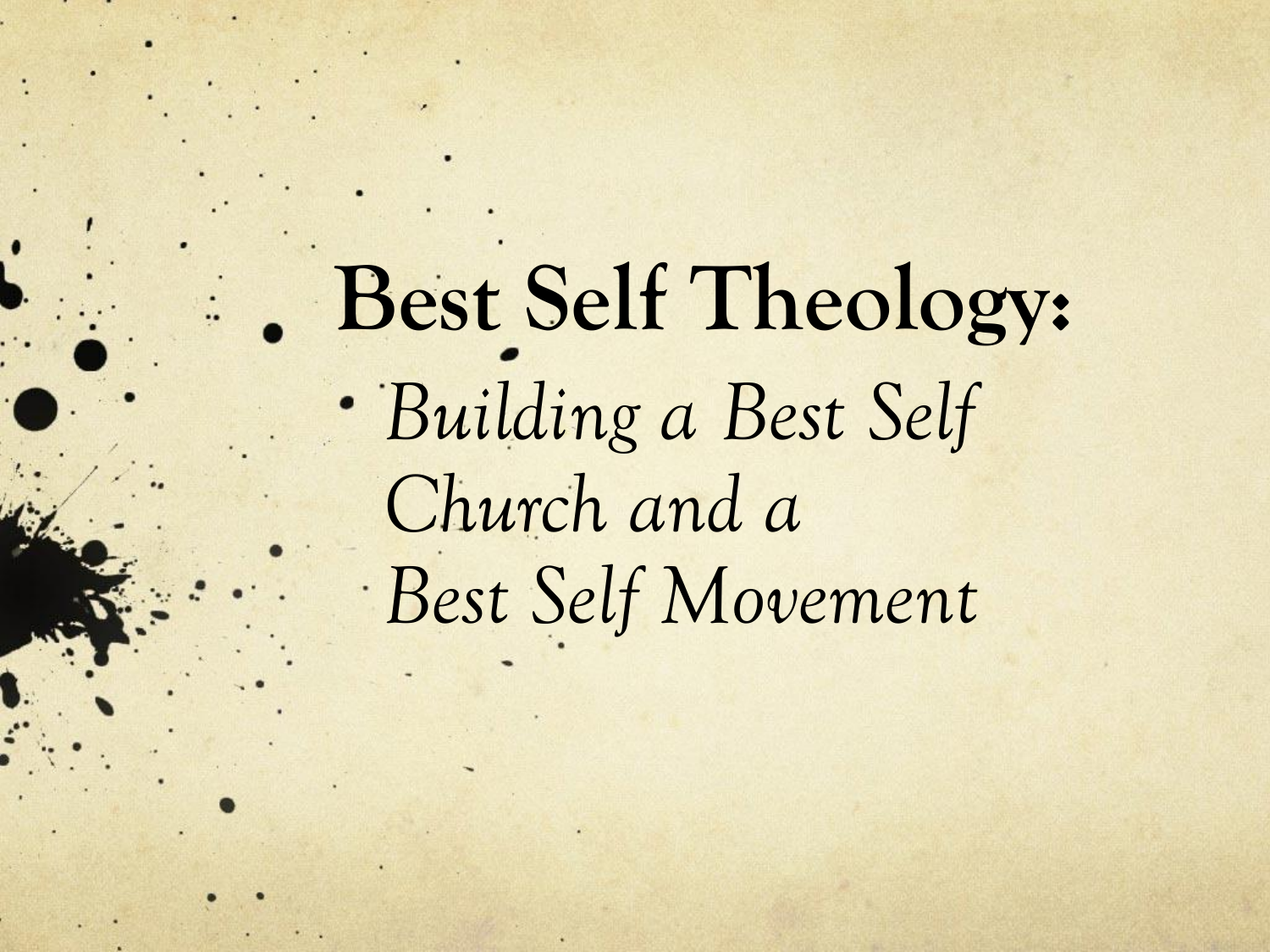#### Introduction

"The existence of Black people in America depends entirely upon whether or not it is possible to change the Black man's theology.*"* 

*Albert B. Cleage, Jr. Introduction, Black Christian*   $\circ$ *Nationalism: New Directions for the Black Church 1972*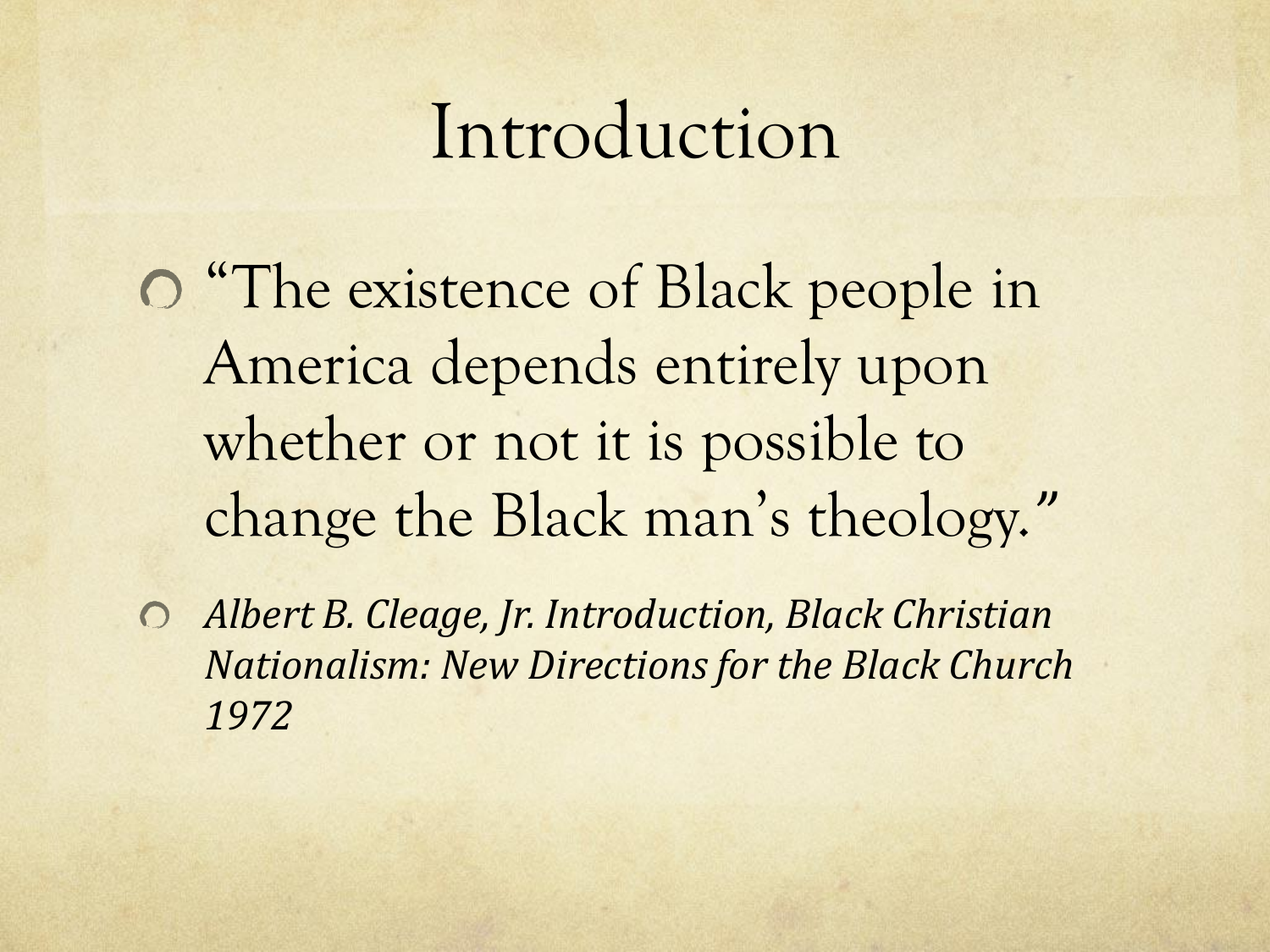#### The Opiate of the People

- The Christianity introduced to Black people on the  $\circ$ plantation was developed as a means of control for slaves.
- Emphasis on obedient servitude and the promise of  $\bigcirc$ heaven or hell.
- Never intended to serve the interests of Black people.  $\bigcirc$
- Black Christianity today is otherworldly and promotes  $\bigcirc$ magical thinking that leads to irresponsible decisions.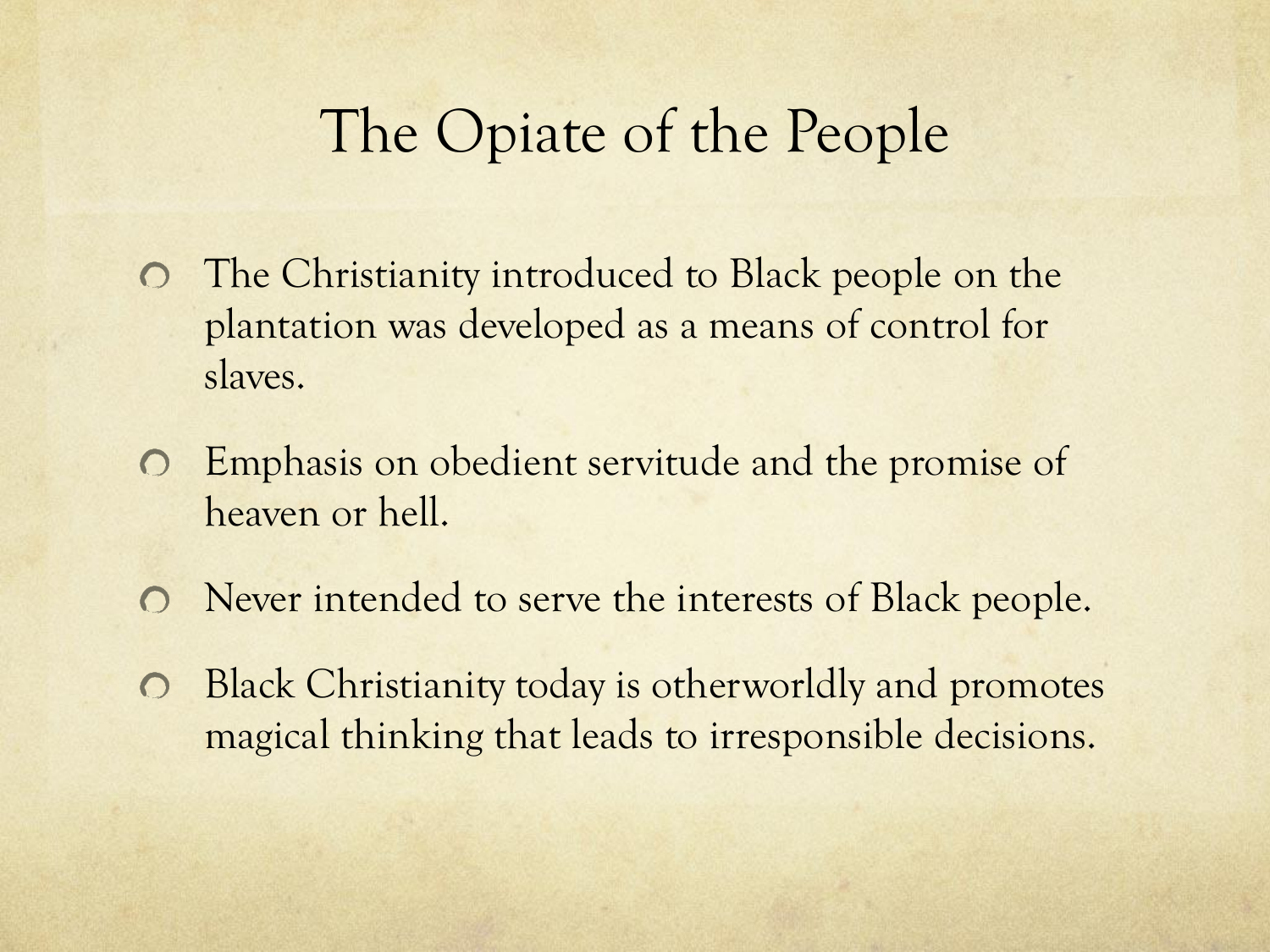#### Religion is developmental.

- Religion originally played a positive role in human  $\bigcirc$ development.
- The African Mystery Temples made personal development  $\Omega$ the greatest and highest good and the object of religious life.
- The pharaohs, priests, judges, engineers and the entire  $\Omega$ leadership class of Egypt were trained in the Mystery Temples.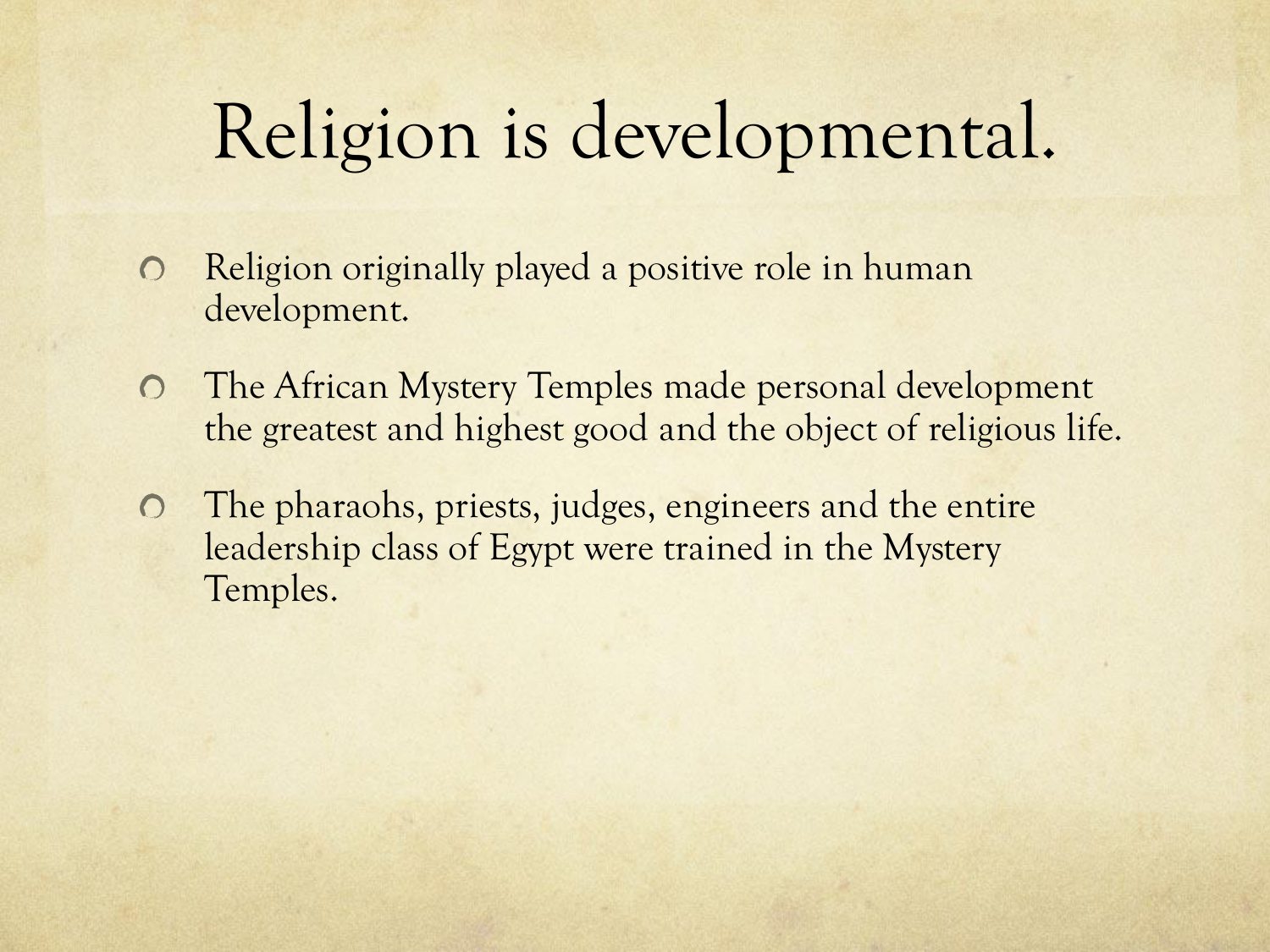#### Religion is developmental

*The ancient Egyptians had developed a very complex religious*   $\Omega$ *system, called the Mysteries, which was also the first system of salvation. As such, it regarded the human body as a prison house of the soul, which could be liberated from its bodily impediments, through the disciplines of the Arts and Sciences, and advanced from the level of a mortal to that of a God. This was the notion of the summum bonum or greatest good ,*  to which all men must aspire, and it became the basis of all *ethical concepts.* "Stolen Legacy", p.1 George G.M. James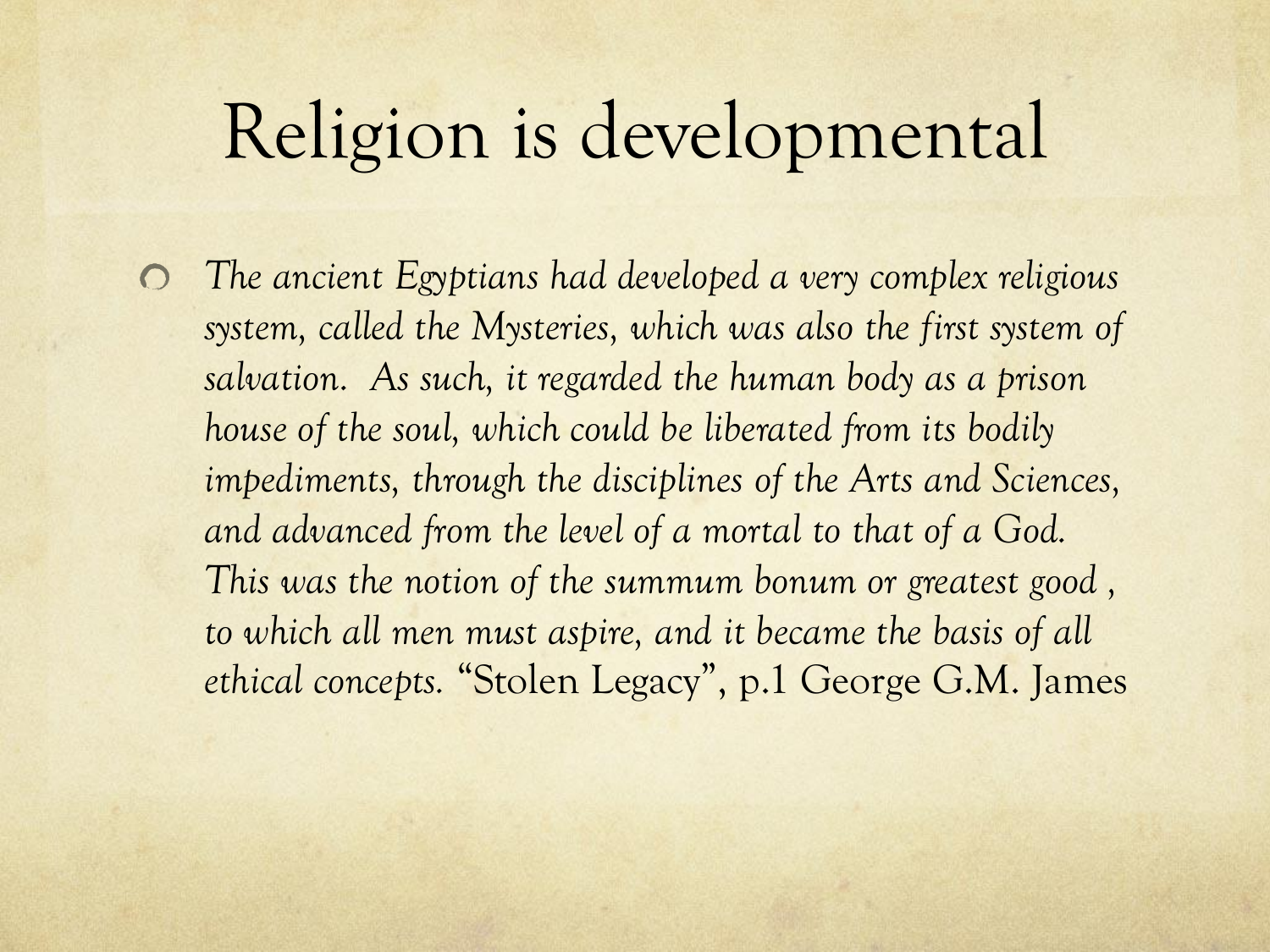#### Religion is developmental

- Jesus had developmental expectations of his disciples.  $\circ$
- In the Book of Acts, we see the disciples doing the  $\bigcirc$ things that Jesus did.
- They evolved to to do what they once thought was  $\bigcirc$ impossible.
- This developmental journey is what religion is about. $\bigcirc$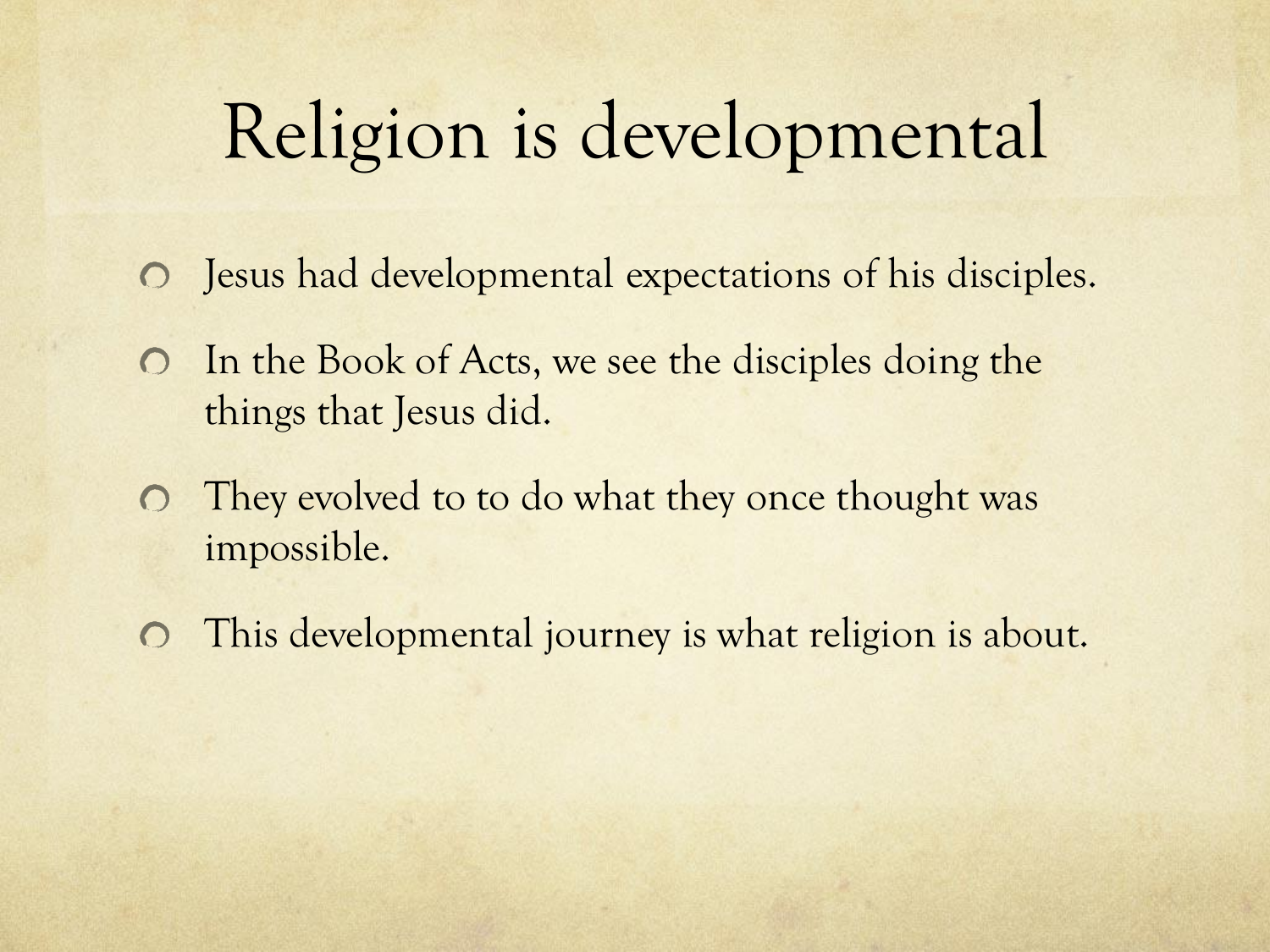#### The Myth of Black Inferiority and the Intentional Underdevelopment of Black People

- The myth of black inferiority is the greatest propaganda  $\Omega$ campaign of all time.
- *"In today's world, companies spend billions of dollars to establish,*   $\bigcirc$ *promote and protect their brands- Nike shoes, McDonald's hamburgers, Apple computer, Starbucks coffee, United Airlines and Ivory soap. However, one the first high-value brands in America was not an inanimate product. It was humans. African Americans*  were turned into animate products: slaves. And the brand that the *early ruling class burned onto black Americans, as they did with livestock, was the permanent identifier of subhuman inferiority." Brainwashed; Challenging the Myth of Black Inferiority Tom Burrell 2010*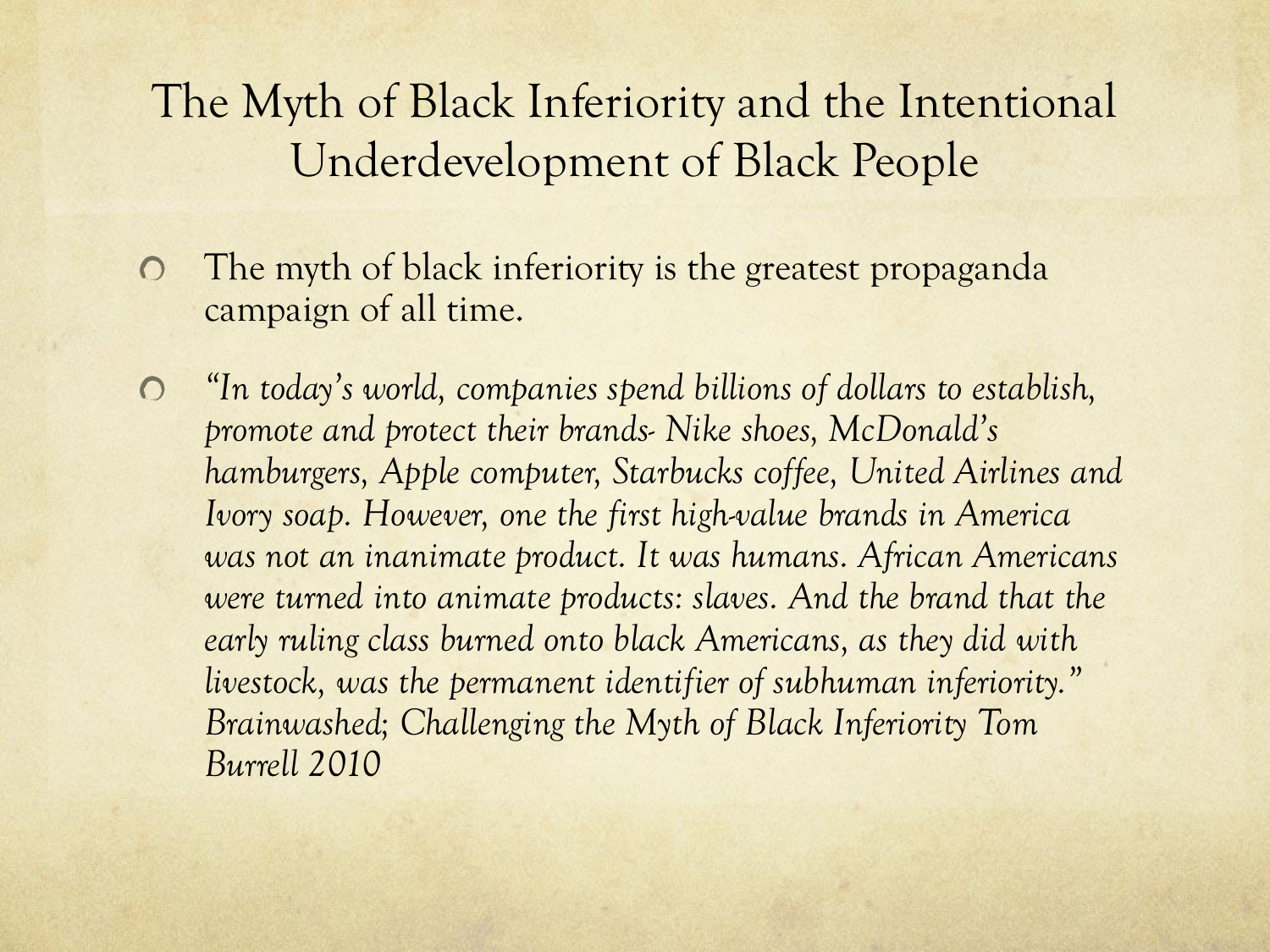The Myth of Black Inferiority and the Intentional Underdevelopment of Black People

- Declare inferior.
- Cut off every avenue of human development.
- Provide white privilege to white Americans that  $\bigcirc$ improves their material conditions over time as evidence of their superiority.
- Teach total dependency (learned helplessness) to subdue the natural drive for full development.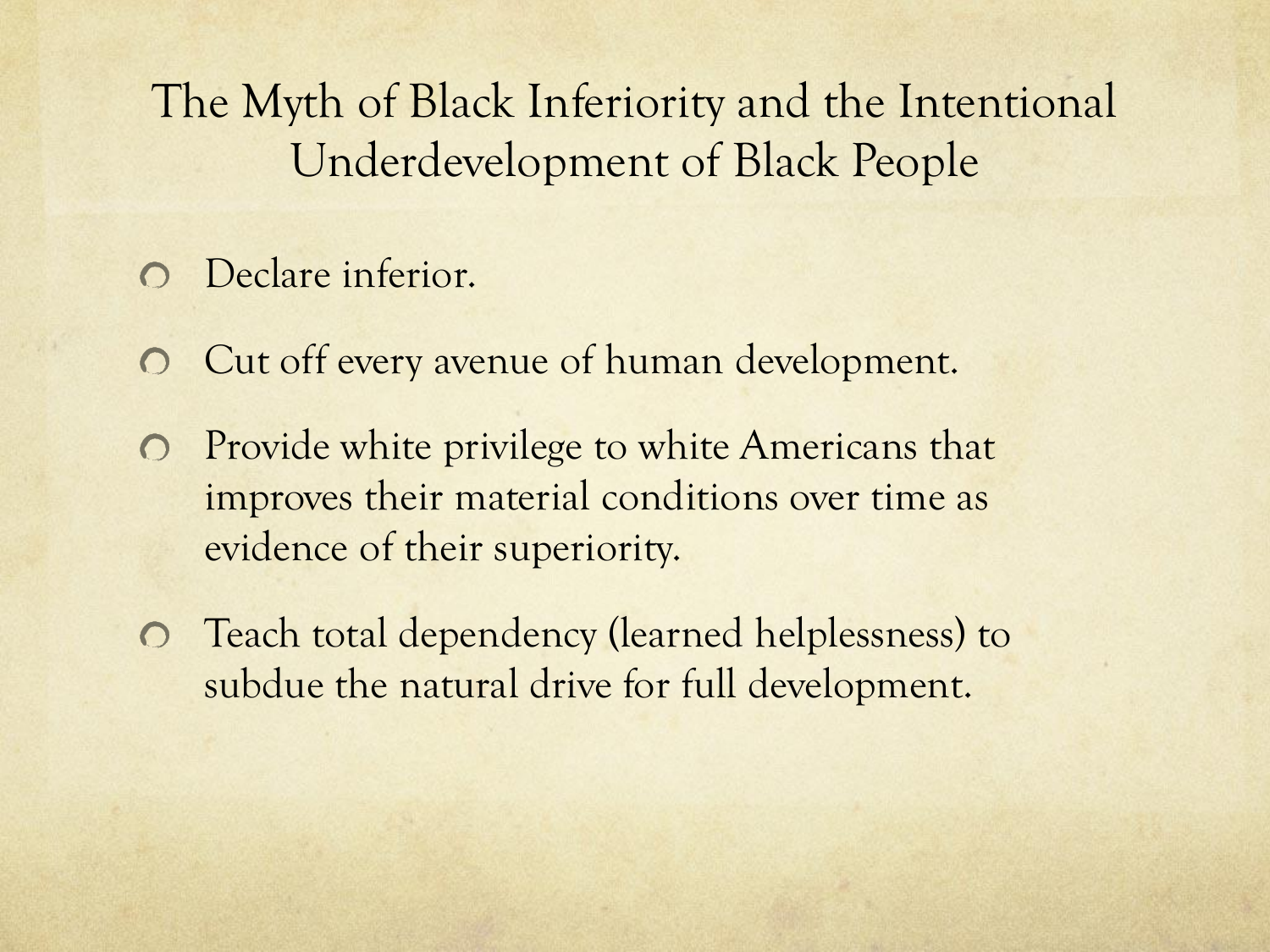#### Obsolete Slaves

- We are living in the midst of a technological revolution.
- Human physical labor is obsolete.  $\circ$
- Human knowledge jobs (i.e. law, medicine,  $\circ$ engineering, etc.) are shrinking as machines take over routine functions.
- However, the myth of black inferiority is embedded in American culture. It is still operational and destroying our natural drive for full development.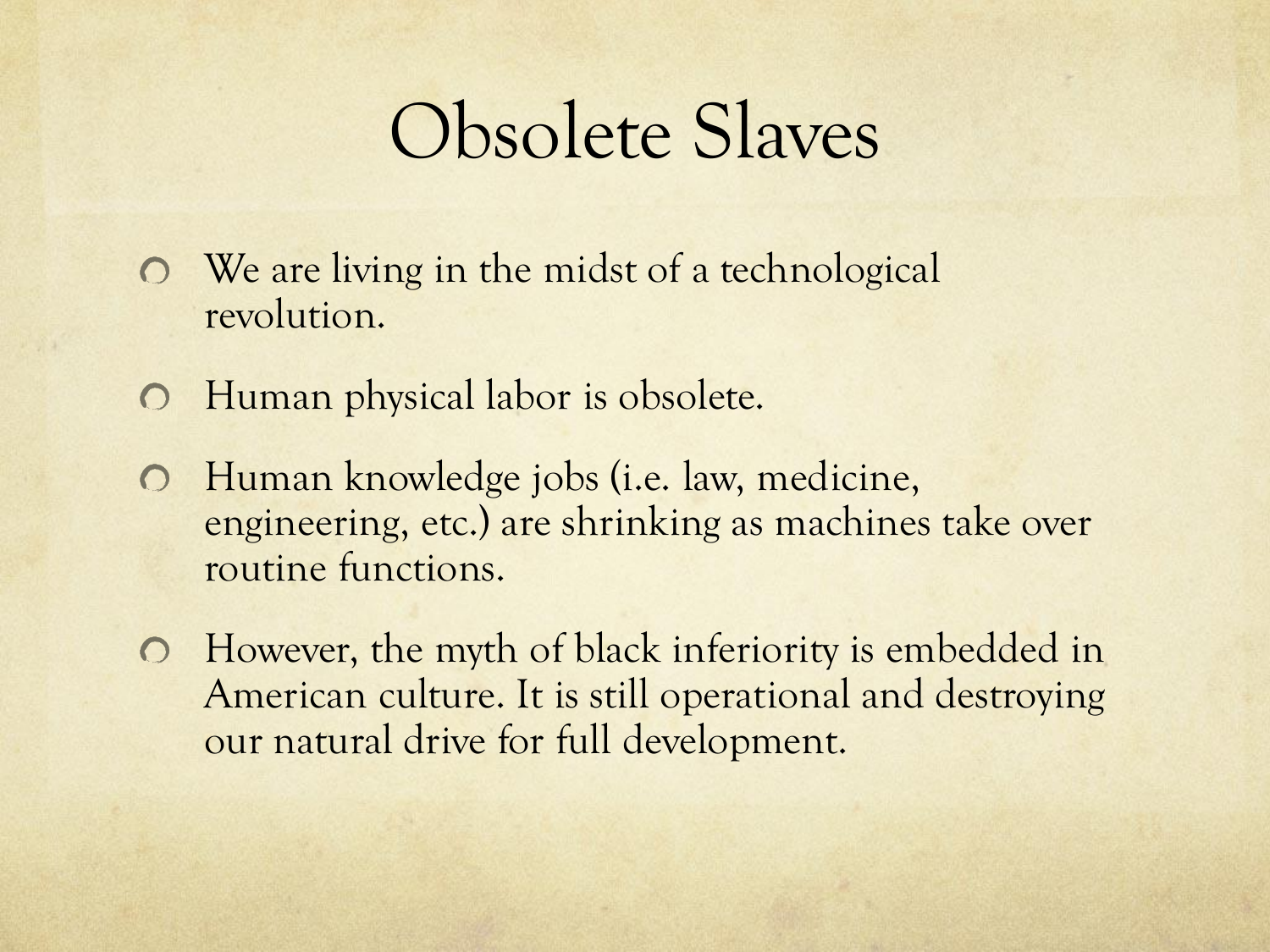#### Self- Reliance, Self- Determination and Entrepreneurship:

- Self reliance the belief that human beings can rely on their gifts, talents abilities and efforts to meet their needs.
- Self determination the ability of a group of people to  $\circ$ define and control their own destiny.
- Entrepreneurship the ability to turn what we know  $\circ$ how to do into into a business that can provide for our needs.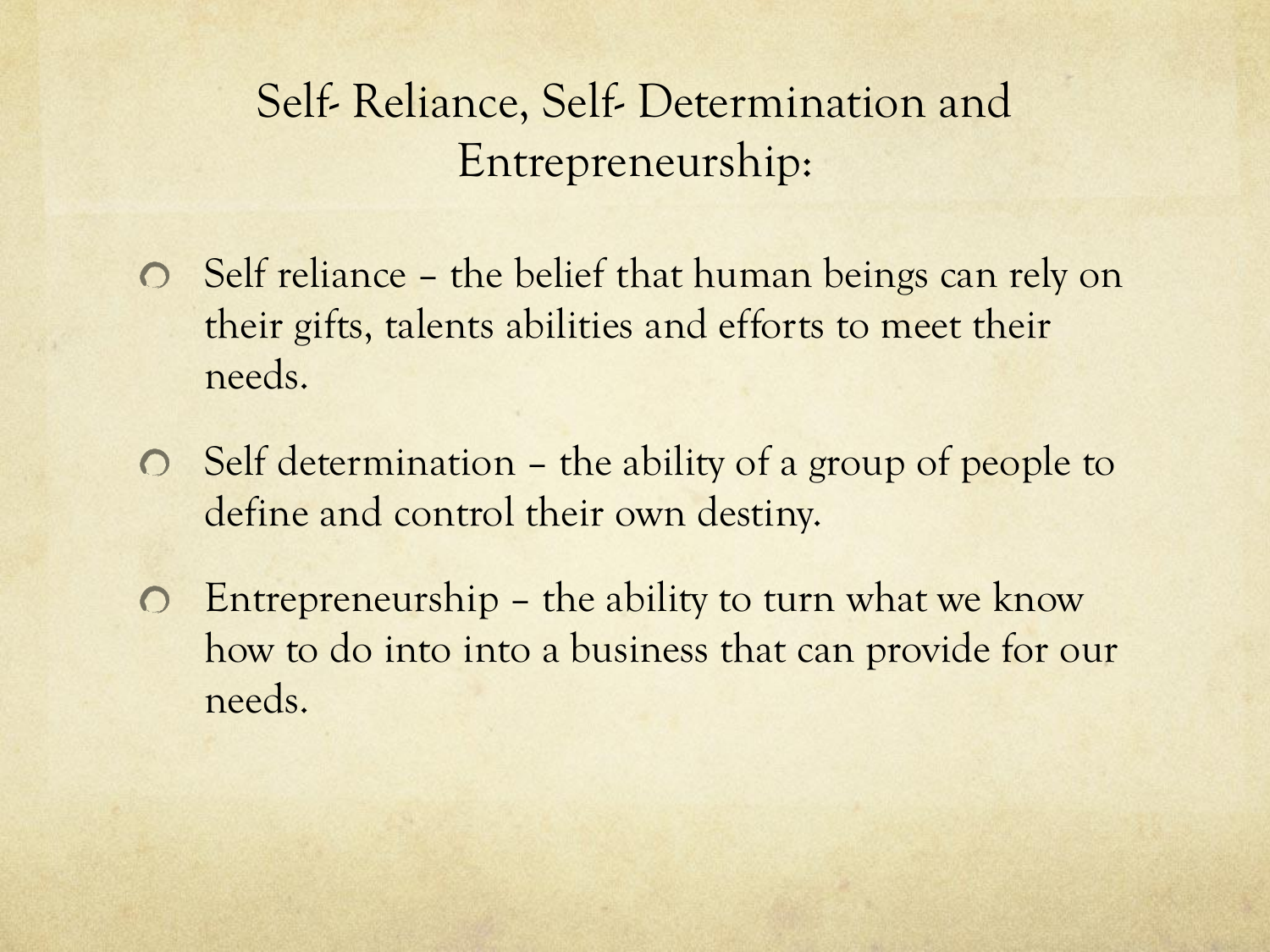#### Black Theology to Best Self Theology

- Black theology developed to provide a theological  $\Omega$ foundation to Black people's struggle for freedom and justice.
- The need for a theology that went beyond social issues  $\bigcirc$ became apparent with the awareness that black oppression had been internalized. *"We suffer not only from a slave condition but also a slave mentality."* Black Church as a Change Agent, Albert B. Cleage, Jr. 1975
- This realization led to the BCN Change Process and the  $\bigcirc$ Science of KUA. Best Self Theology was a logical next step.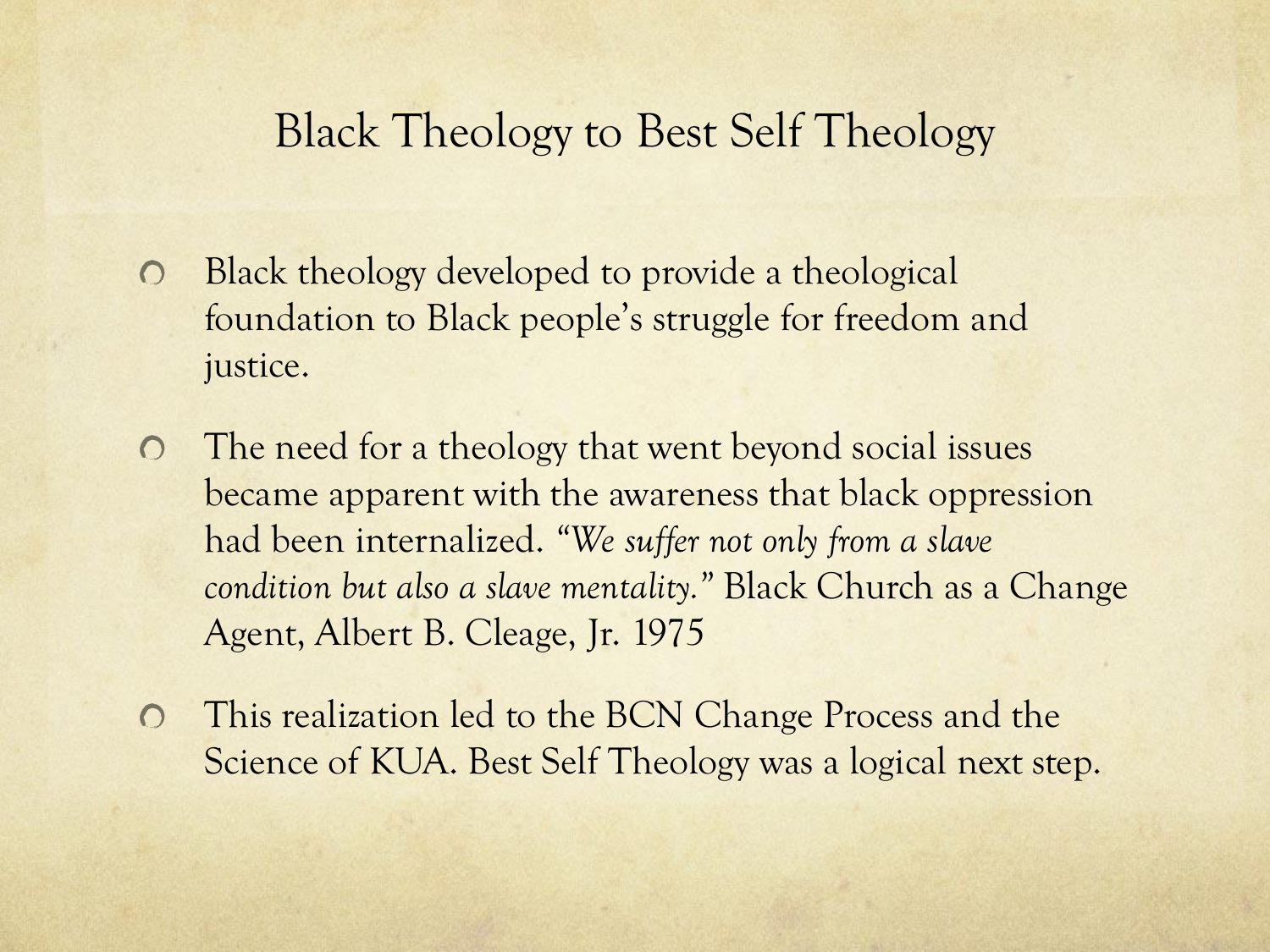- All attempts to change society have failed because they failed to change people.
- **O** We can only change the world by changing ourselves since that is the only thing we can control.
- Human beings are endowed with a spark of divinity that gives us the **dynamic potential** to learn, grow, improve and adapt.
- Our life is essentially cosmic energy and creative intelligence expressing itself through us.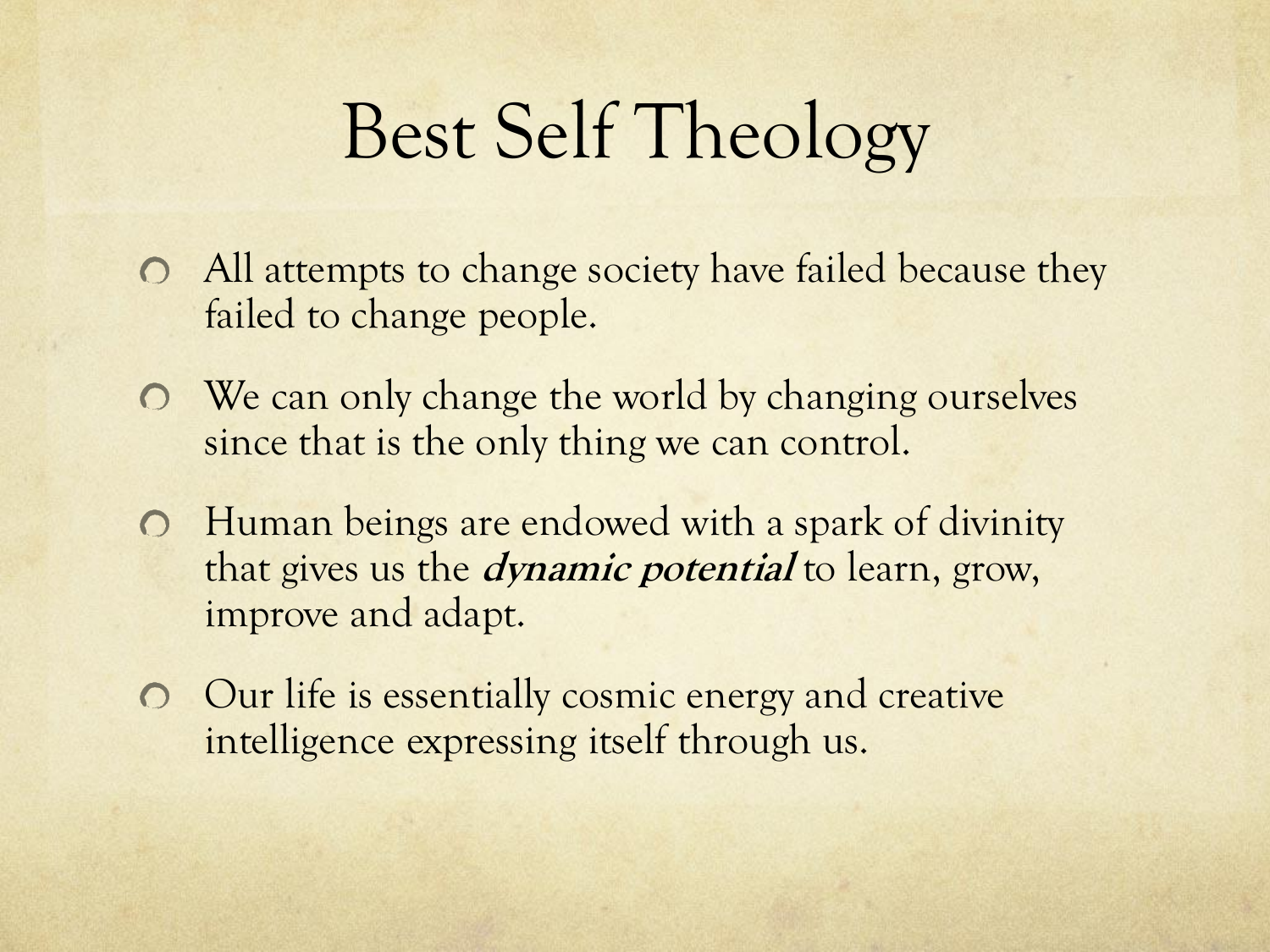- The object of life is to **flourish**. Life seeks abundant  $\overline{O}$ life.
- We all have a natural inner drive to attain the highest  $\bigcap$ expression of our humanity.
- Hence, the maximization of our potential is our  $\bigcirc$ primary religious obligation.
- Personal development is a form of worship.  $\bigcirc$
- Best Self Theology is about becoming our best possible  $\bigcirc$ selves as the ultimate act of worship.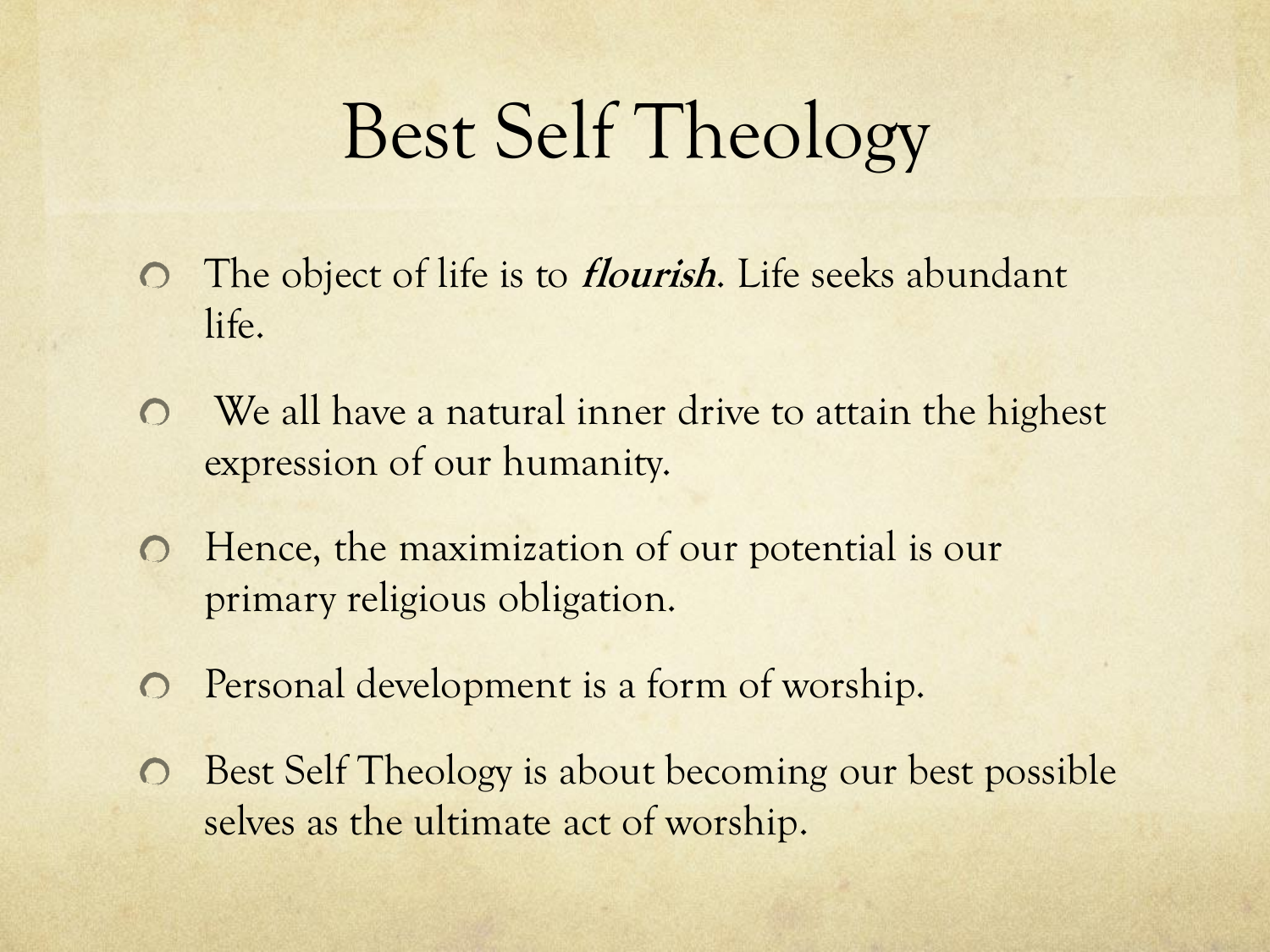- Best Self Theology teaches that our first divine  $\circ$ obligation is to develop our potential.
- Our second divine obligation is to use our developed  $\bigcap$ potential to serve God by serving others.
- Life imposes upon us the obligation to serve.  $\bigcirc$
- We are expected to maximize our potential through  $\circ$ will, effort, discipline and faith, then use it to advance divine purposes.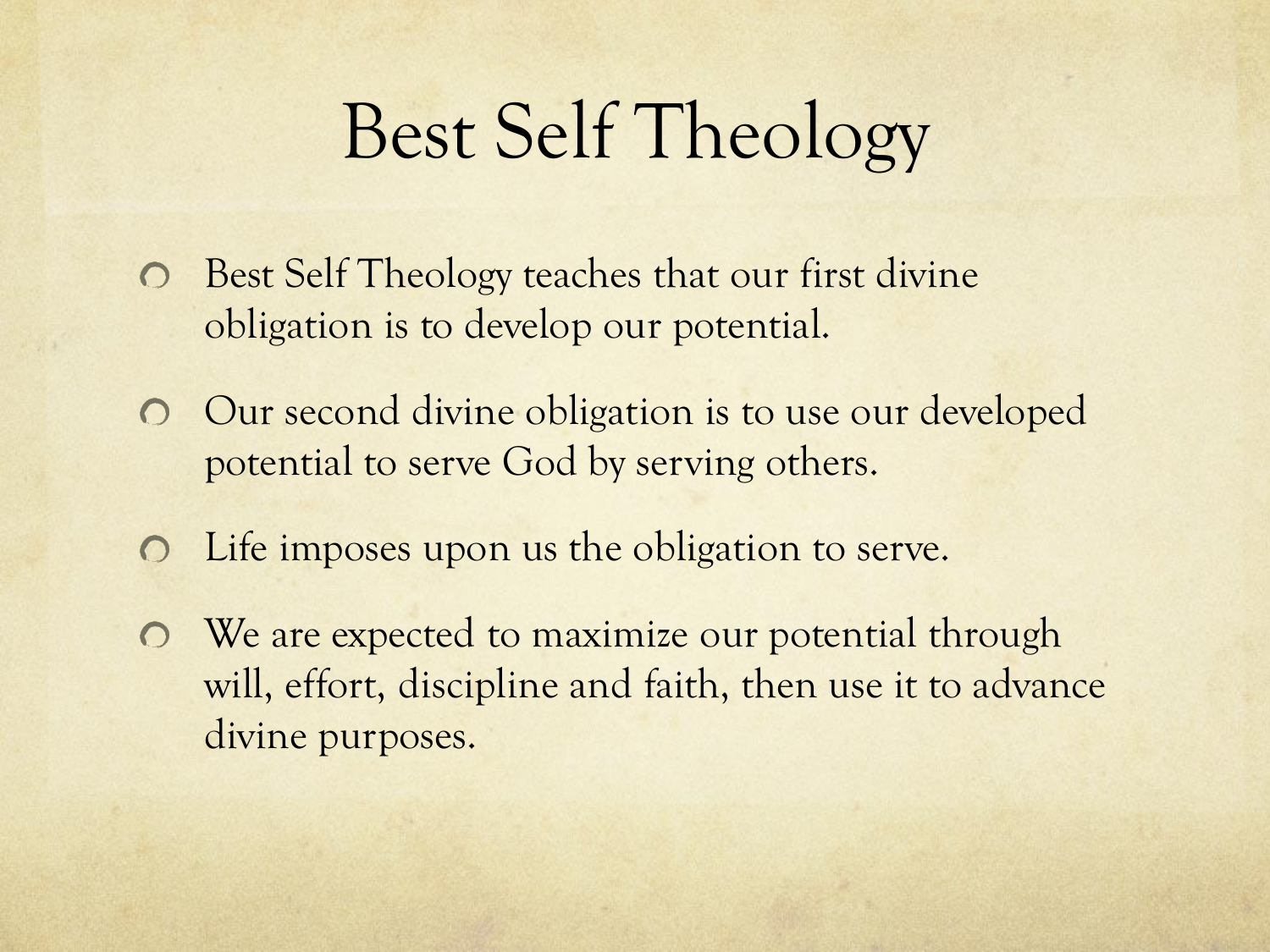- No specific techniques or processes.
- Best Self Theology is about shifting perception seeing differently/changing mindsets.
- GOD is our animating force.  $\bigcirc$
- There are only two types of people in the world those  $\bigcirc$ with a **fixed mindset** and those with a **growth mindset.**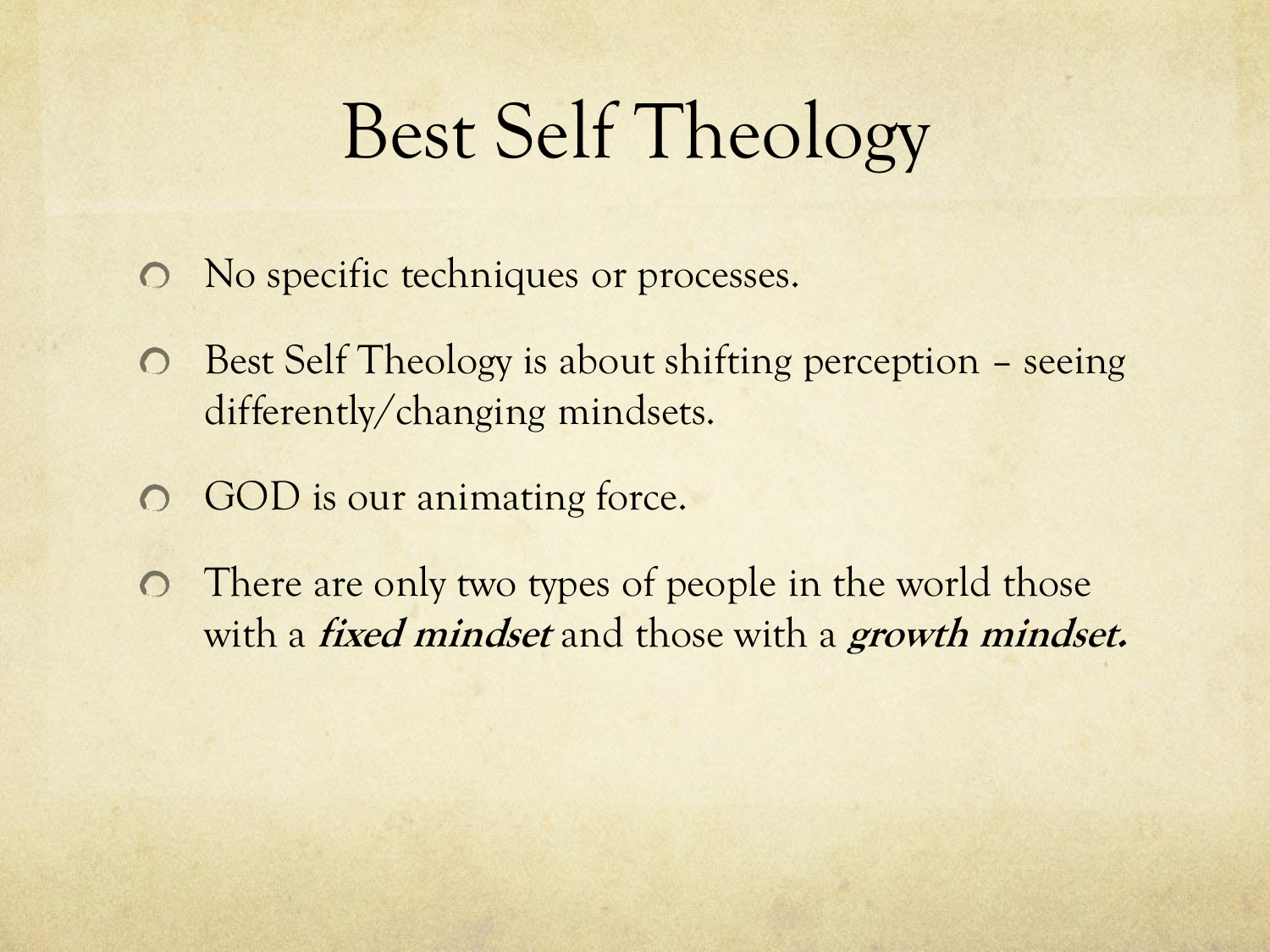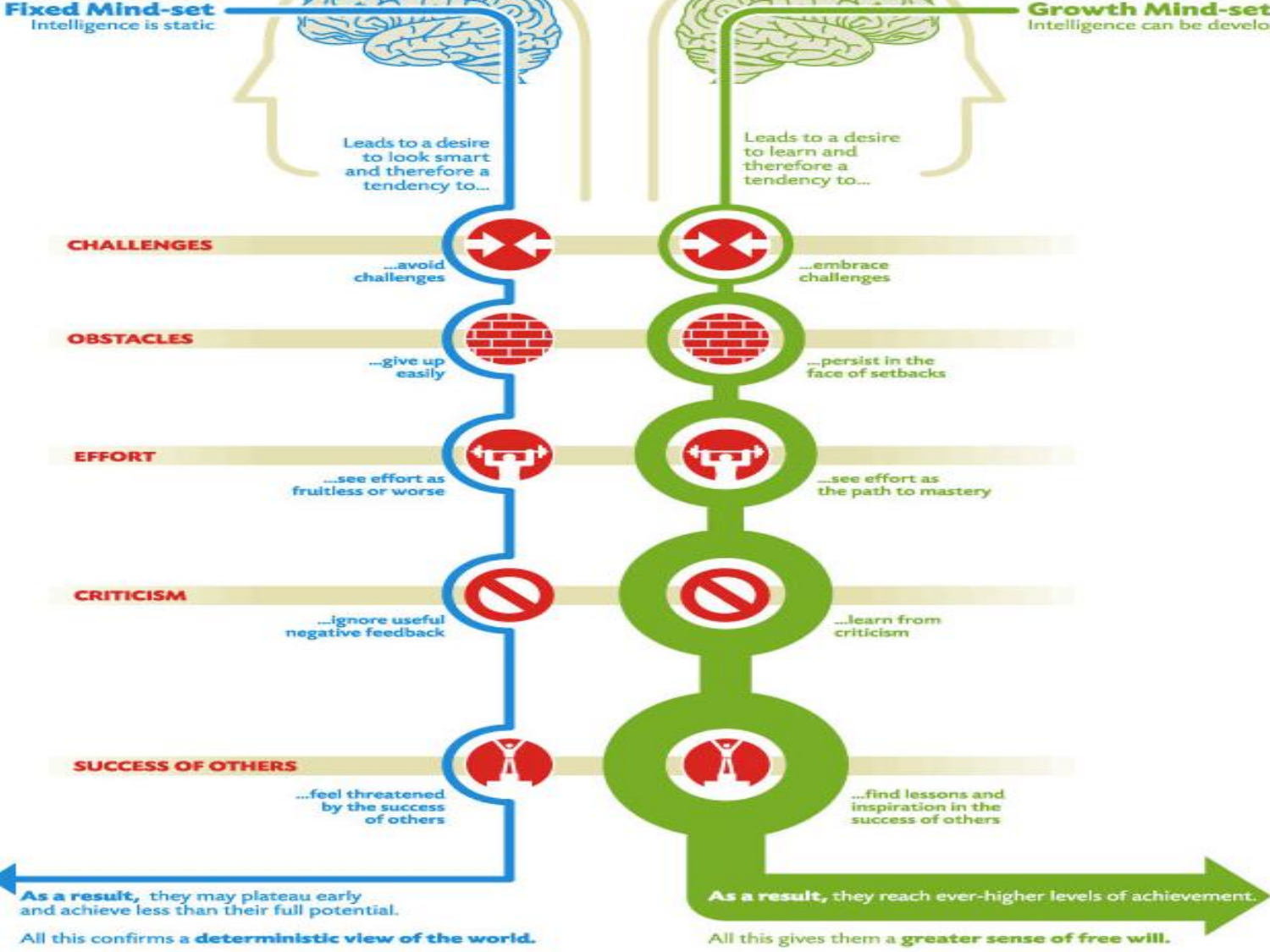- Developing a growth mindset is the object of Best Self  $\bigcirc$ Theology.
- Best Self Theology is designed to trigger and reinforce a  $\overline{O}$ growth mindset through inspiration, encouragement, modeling and faith.
- A person with a fixed mindset cannot understand or  $\circ$ accept Best Self Theology since they believe that what we are is fixed, static and unchangeable.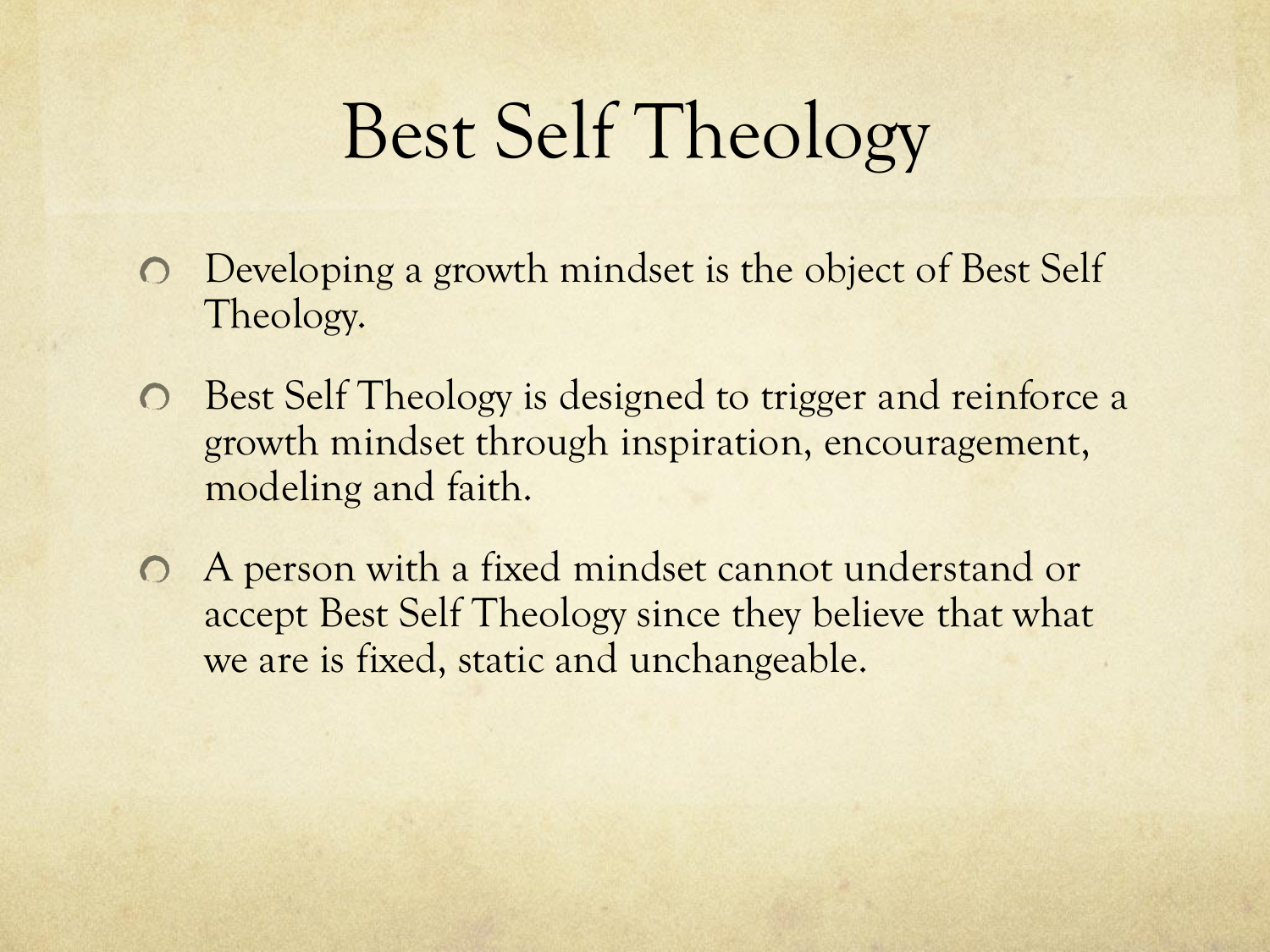#### PAOCC: A Best Self Church

- As a Best Self Church we seek to be the inspirational force behind the Best Self Movement.
- We seek to create an "inspiracy"- an inspiration conspiracy to inspire people to strive to be their highest and best selves all over the world.
- **O** We believe that if we can move enough people to strive for total expression of their potential as an act of worship, we can change the world.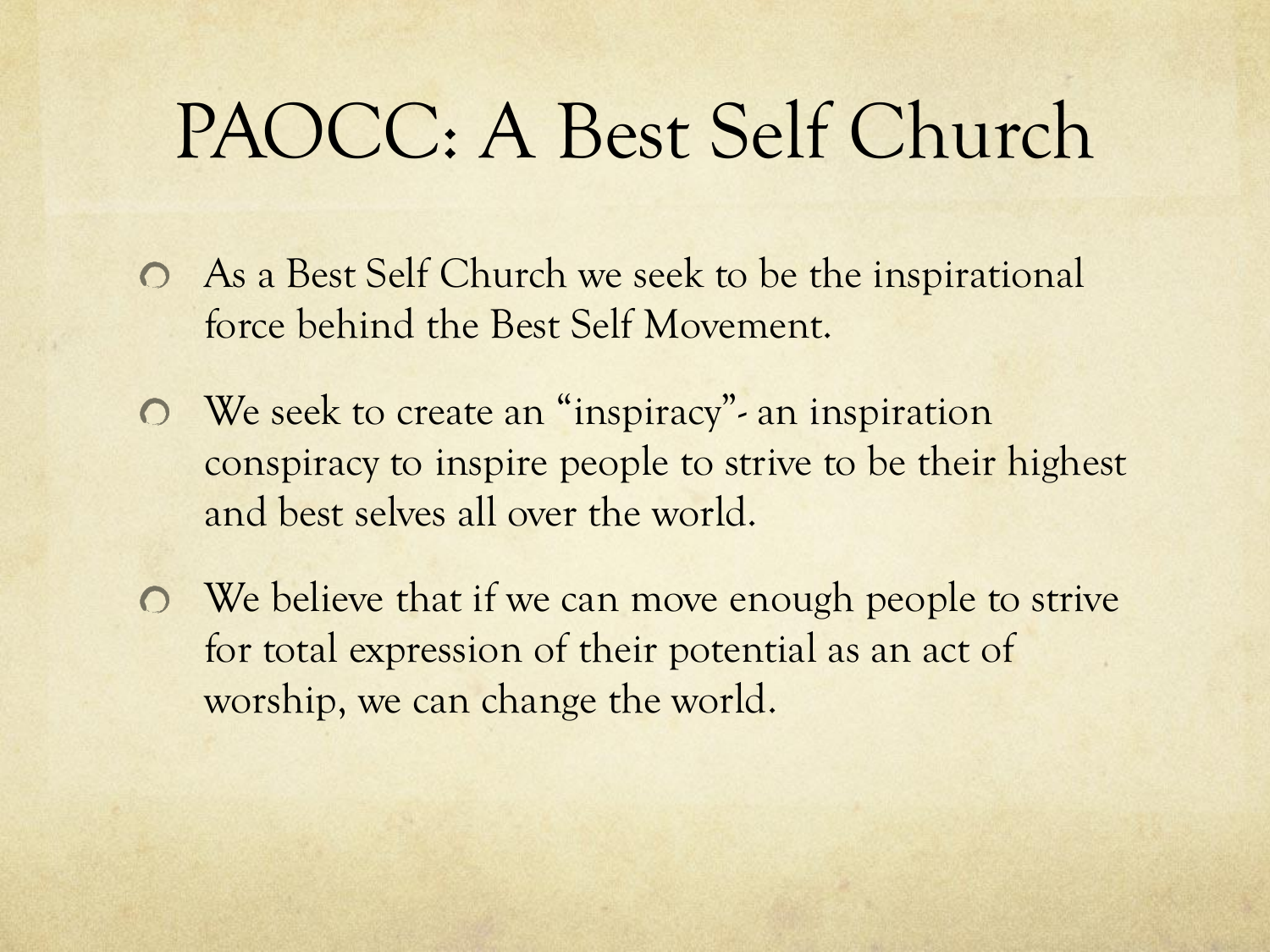#### Best Self Movement

- Our goal as a ministry is not simply to create a church  $\bigcirc$ but to inspire a movement.
- Our movement seeks to inspire one heart/mind at a  $\bigcap$ time to strive to become their absolute best selves as an act of worship.
- Our faith is that a critical mass can be reached and a  $\bigcap$ tipping point breakthrough will occur.
- This is the ultimate revolution!  $\bigcap$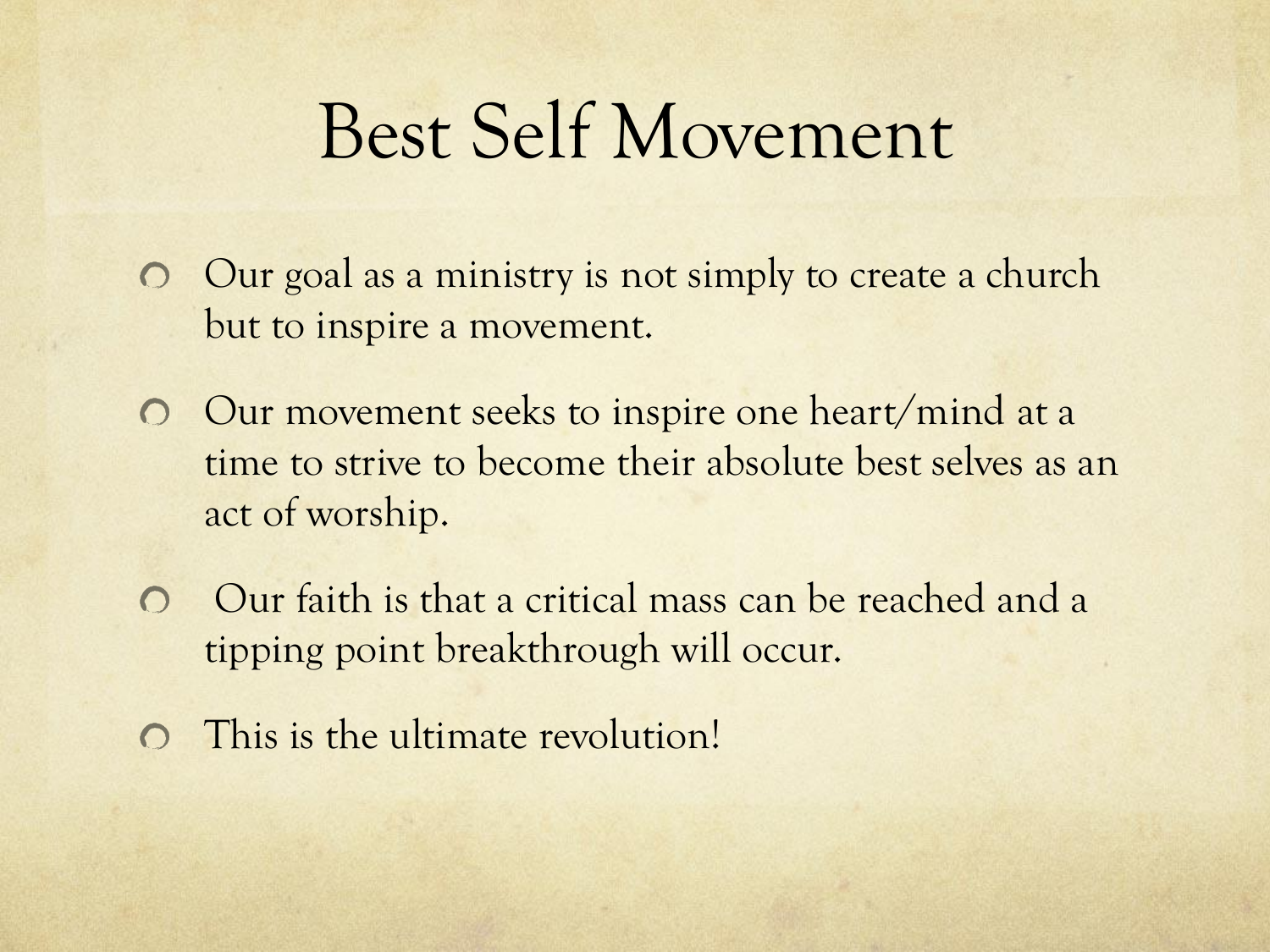#### Best Self Movement

- We believe that the Kingdom of God is not a place but a state of being attained when human consciousness has come into alignment with divine will and purpose.
- We believe that global transformation is simply a  $\overline{O}$ matter of inspiring enough best self practitioners to cause a shift in human consciousness.
- The PAOCC seeks to be the church of the future and the 21st Century Mystery Temple by initiating a global Best Self Movement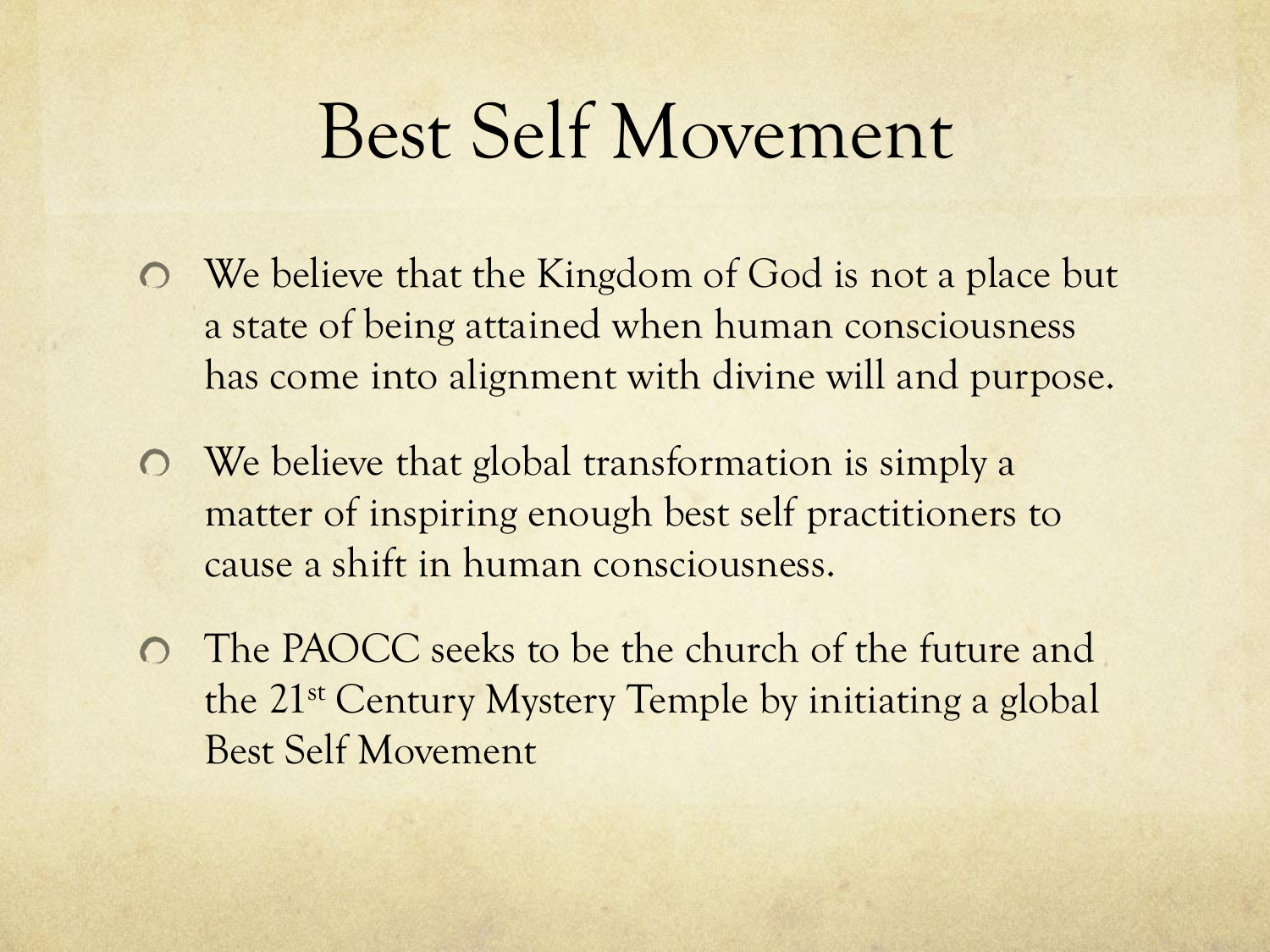The power to do this I already have within me. It comes from GOD. It is GOD. And with GOD…all things are possible. Amen!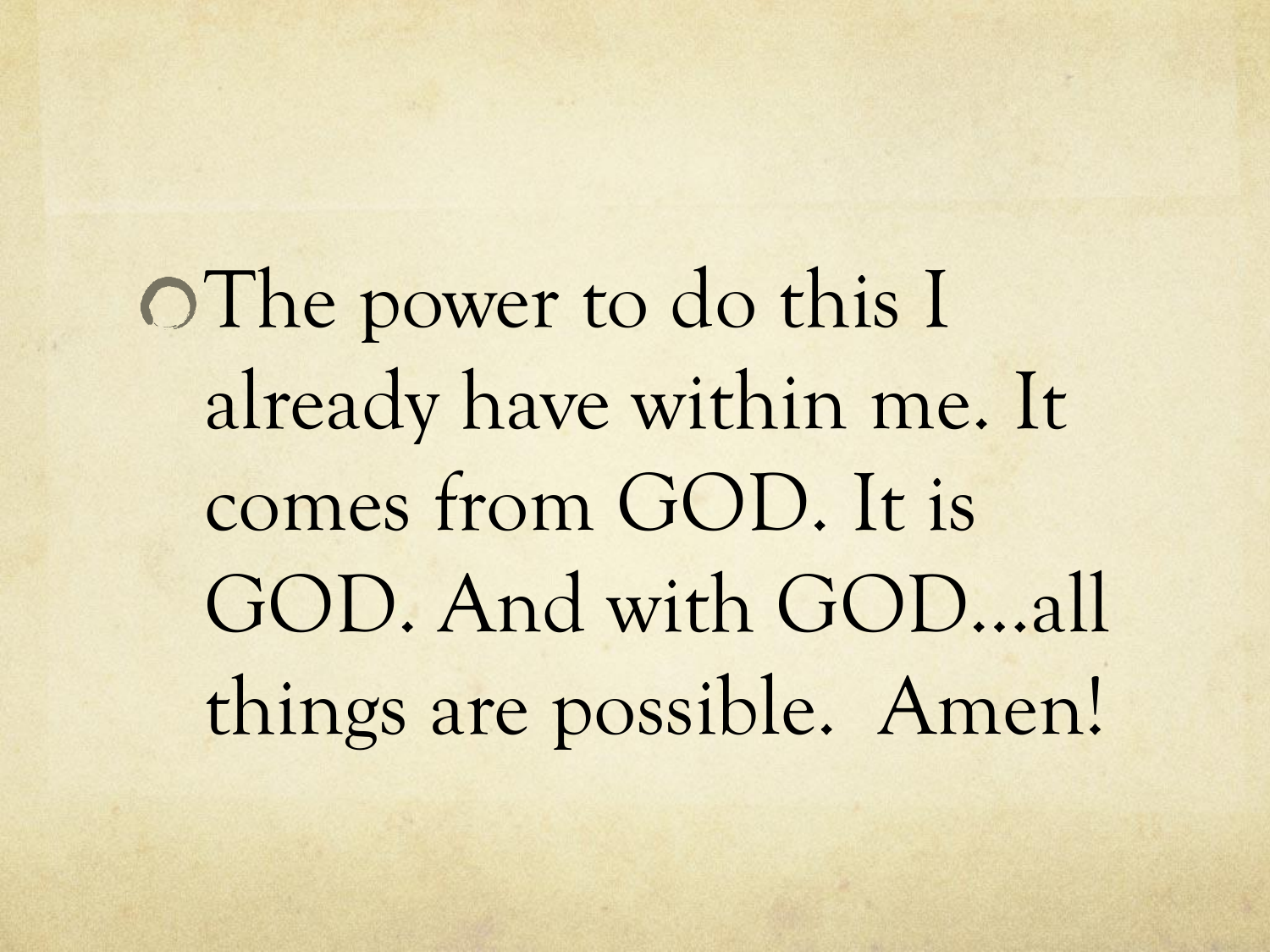# The Problem of a Dying Conception of God

- Every age creates a God that only serves until human  $\circ$ understanding evolves.
- Over the last 100 years, the anthropomorphic  $\overline{O}$ conception of God has been gradually eroding.
- *"The idea of a personal God is alien to me and seems even*  naïve. Try and penetrate with our limited means the secrets of *nature, and you will find that, behind all discernable laws and connections, there remains something subtle, intangible and inexplicable. Veneration for this force beyond anything that we can imagine is my religion."* Albert Einstein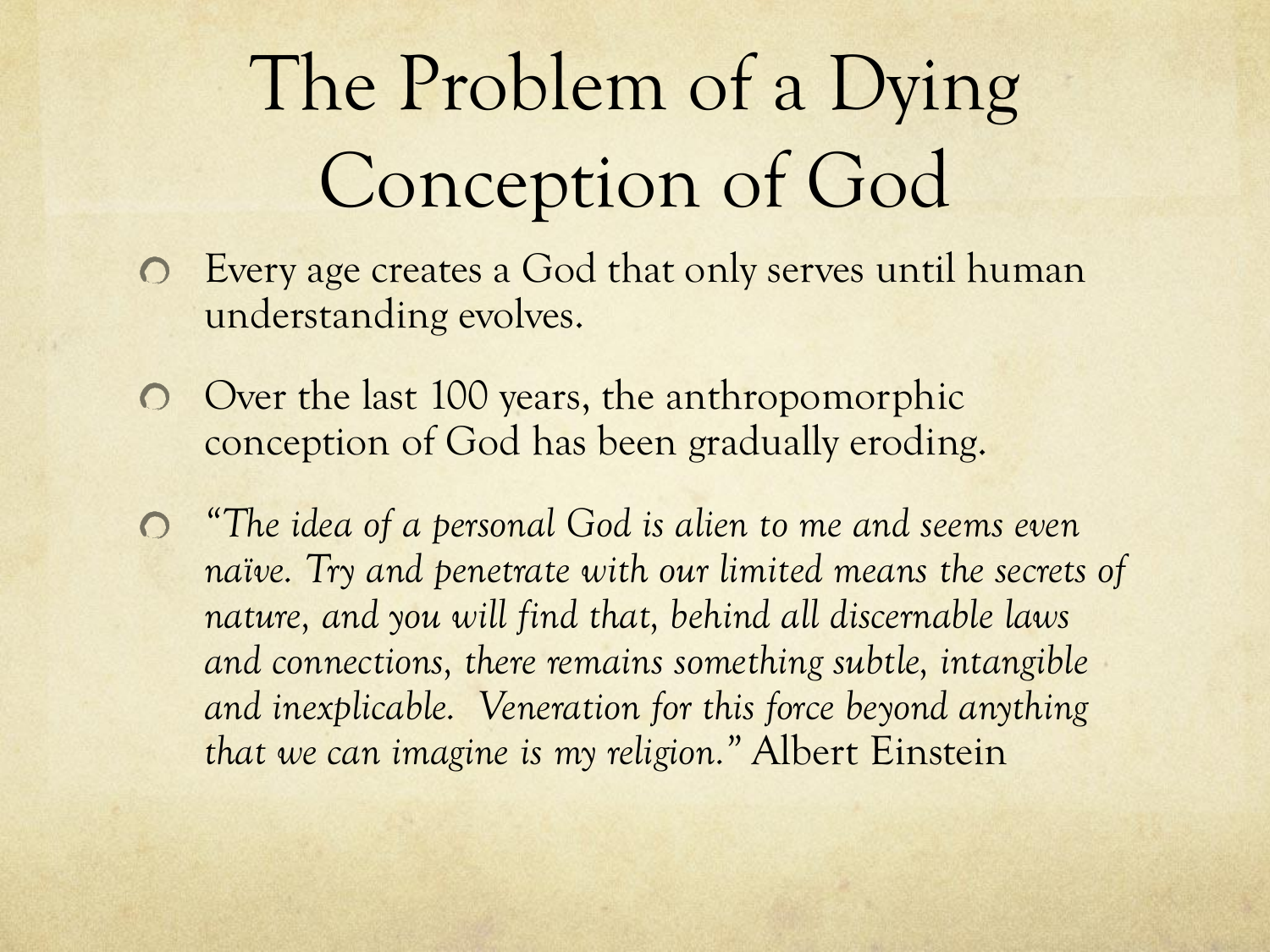- Today most people live outside the God-consciousness of the old  $\bigcirc$ world.
- The sense of psychological security and well-being that comes from  $\bigcap$ the belief that we live beneath the protective umbrella of an all knowing, all loving and all powerful Father God is comforting. To begin to suspect that this may not be true can be terrifying and disorienting.
- Black people need an updated understanding of God that  $\circ$ liberates our human potential and allows for its full expression as we continue to struggle for full humanity and group selfdetermination.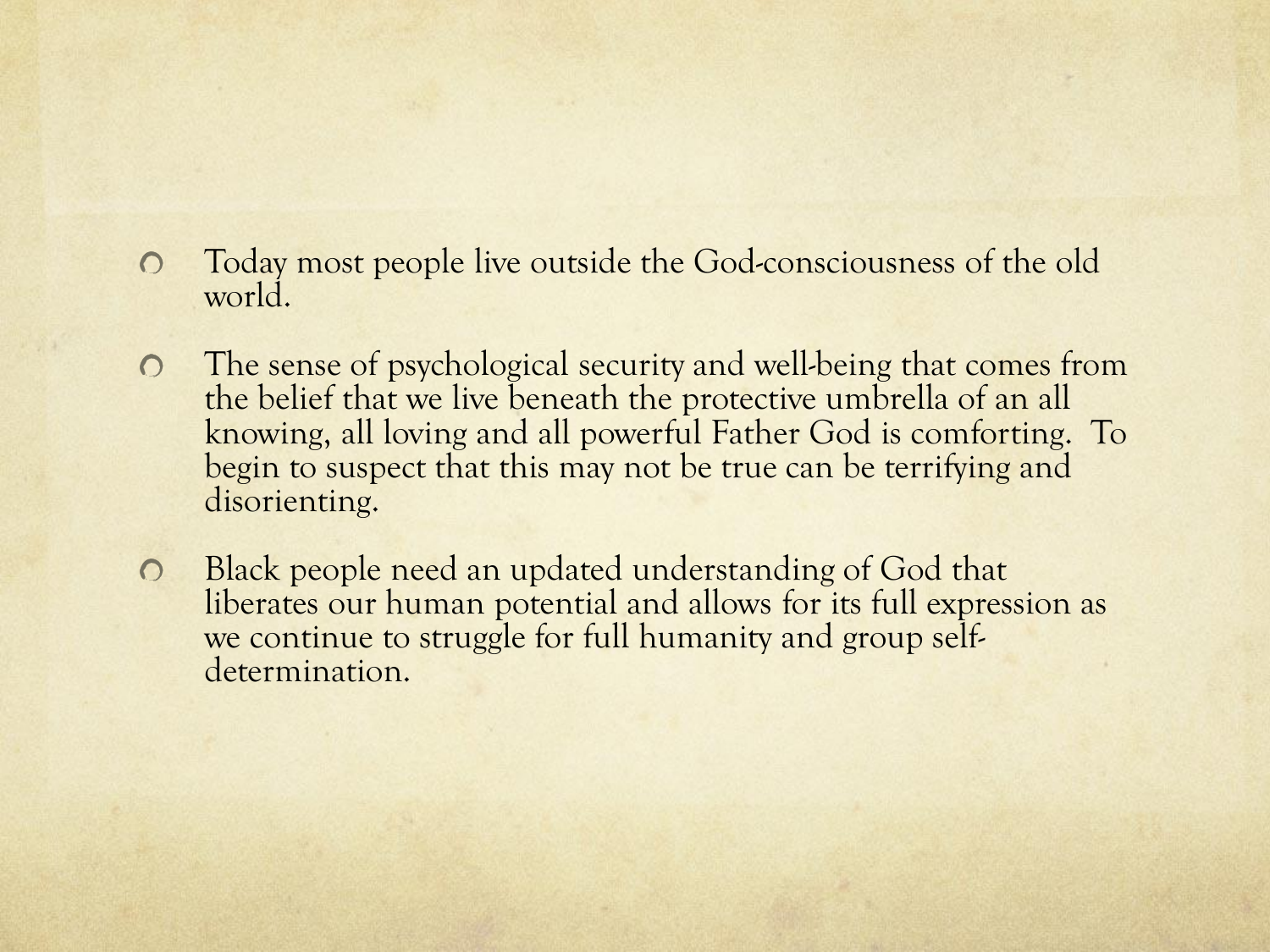# The Emergence of a New Concept of God

- Ancient faiths conceived of God as a Universal Spirit existing in everything.  $\Omega$
- $\circ$ The rise of Judaism, Christianity and Islam or the anthropomorphic faiths declared these other faiths to be primitive and ignorant.
- The developments of quantum physics proved the existence of a Unified Field  $\circ$ – an energy field that pervaded the universe.
- Unified Field Theory used modern science to verify what ancient mystics had  $\Omega$ discovered by instinct, intuition and direct experience.
- $\circ$ Some theologians began to consider that a more scientific conception of God might be more accurate.
- A few years after the atomic age began Paul Tillich defined God as the  $\circ$ Ground of All Being.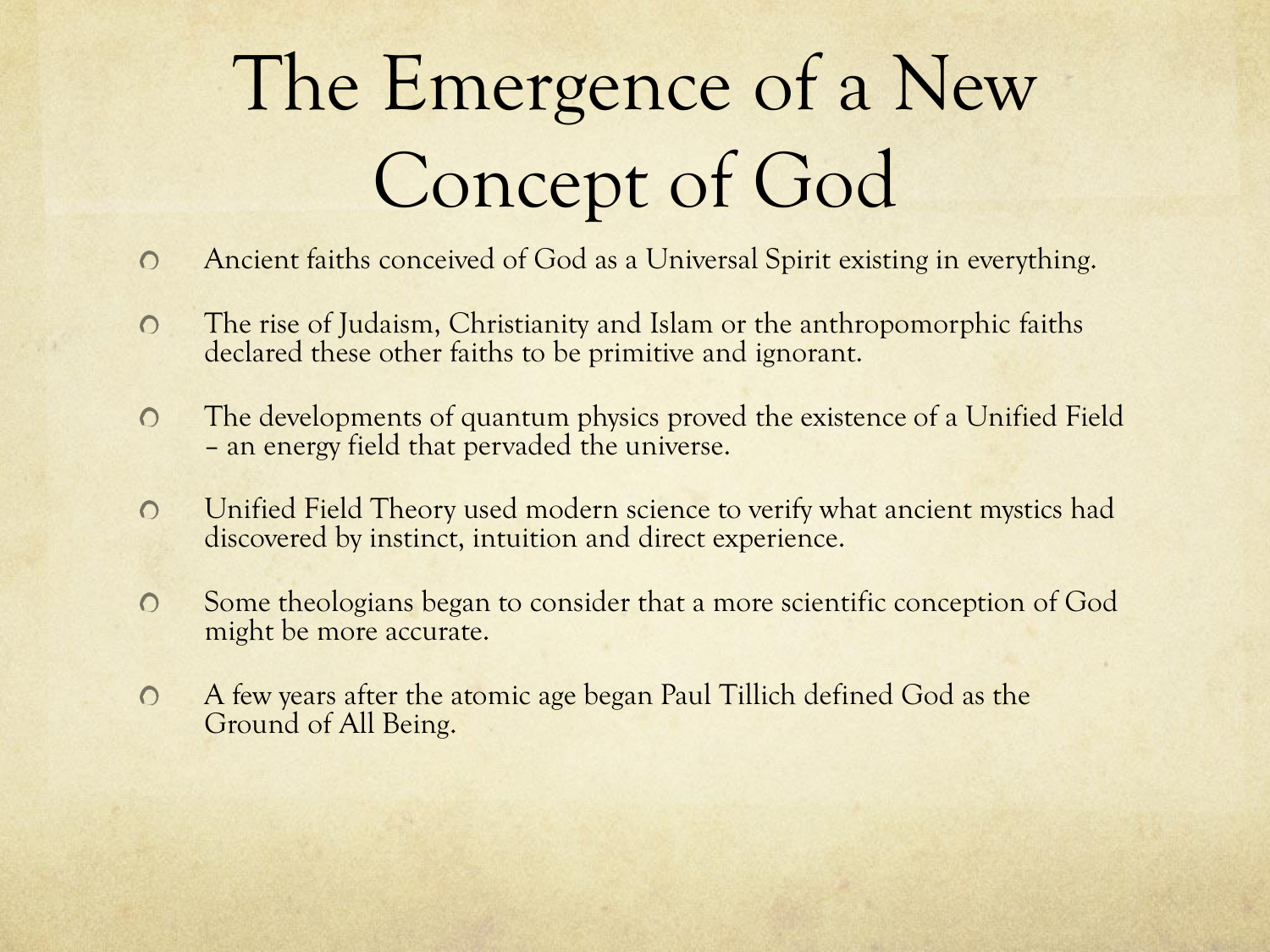#### What Makes a Seeker?

- The desire to be real
- A feeling of being called
- The courage to step into the unknown  $\bigcirc$
- A refusal to be fooled by temptations/illusions
- The need to feel fulfilled  $\bigcirc$
- The ability to go beyond material satisfactions  $\bigcirc$
- The desire for higher levels of existence $\bigcirc$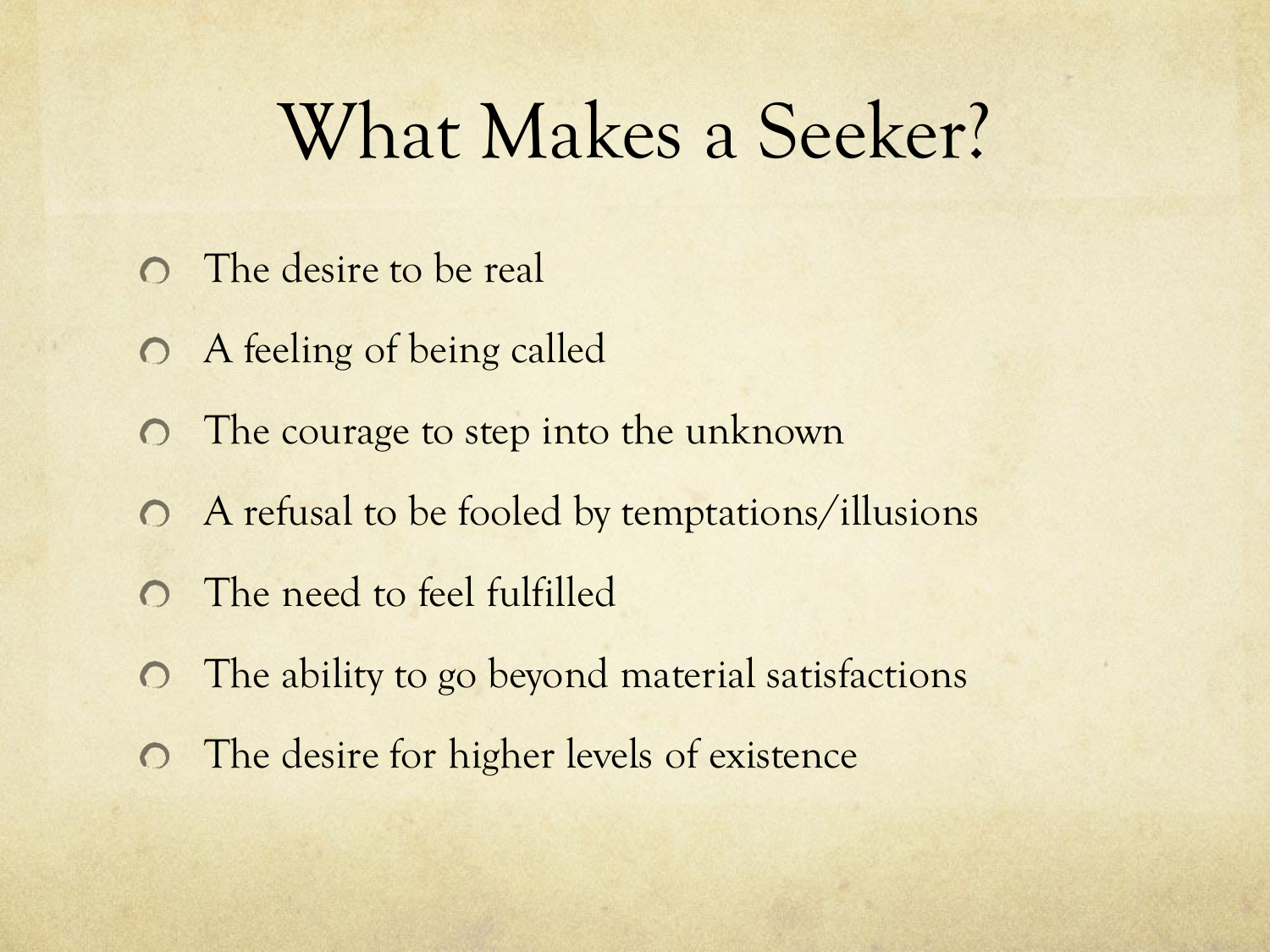### Tools for Seeking

- Meditation  $\Omega$
- Contemplation  $\bigcirc$
- Prayer  $\Omega$
- Self-reflection  $\bigcap$
- Stress management  $\Omega$
- Studying spiritual material  $\Omega$
- Psychotherapy  $\Omega$
- Commitment to Personal Growth  $\bigcap$
- Fellowship (intimacy, bonding and compassion)  $\bigcap$
- Periods of silence $\bigcirc$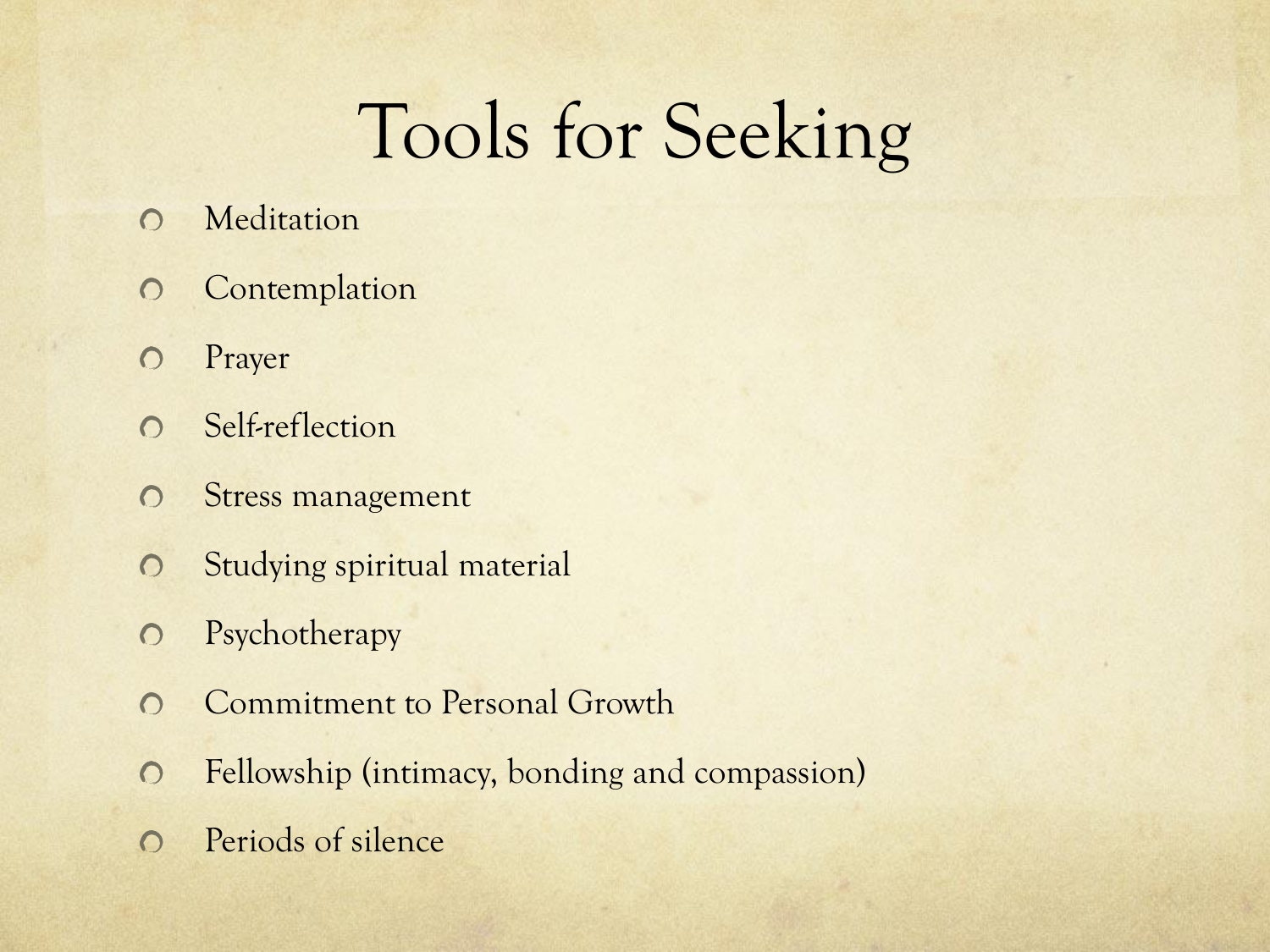### Seeking: The Inward Journey

- Through seeking we find our center our real selves.  $\overline{O}$ When you do you live authentically.
- **O** Act with integrity
- Speak your truth  $\bigcirc$
- Remain unswayed by the need to be liked.  $\bigcirc$
- Stop people-pleasing and placating  $\circ$
- Do not fear authority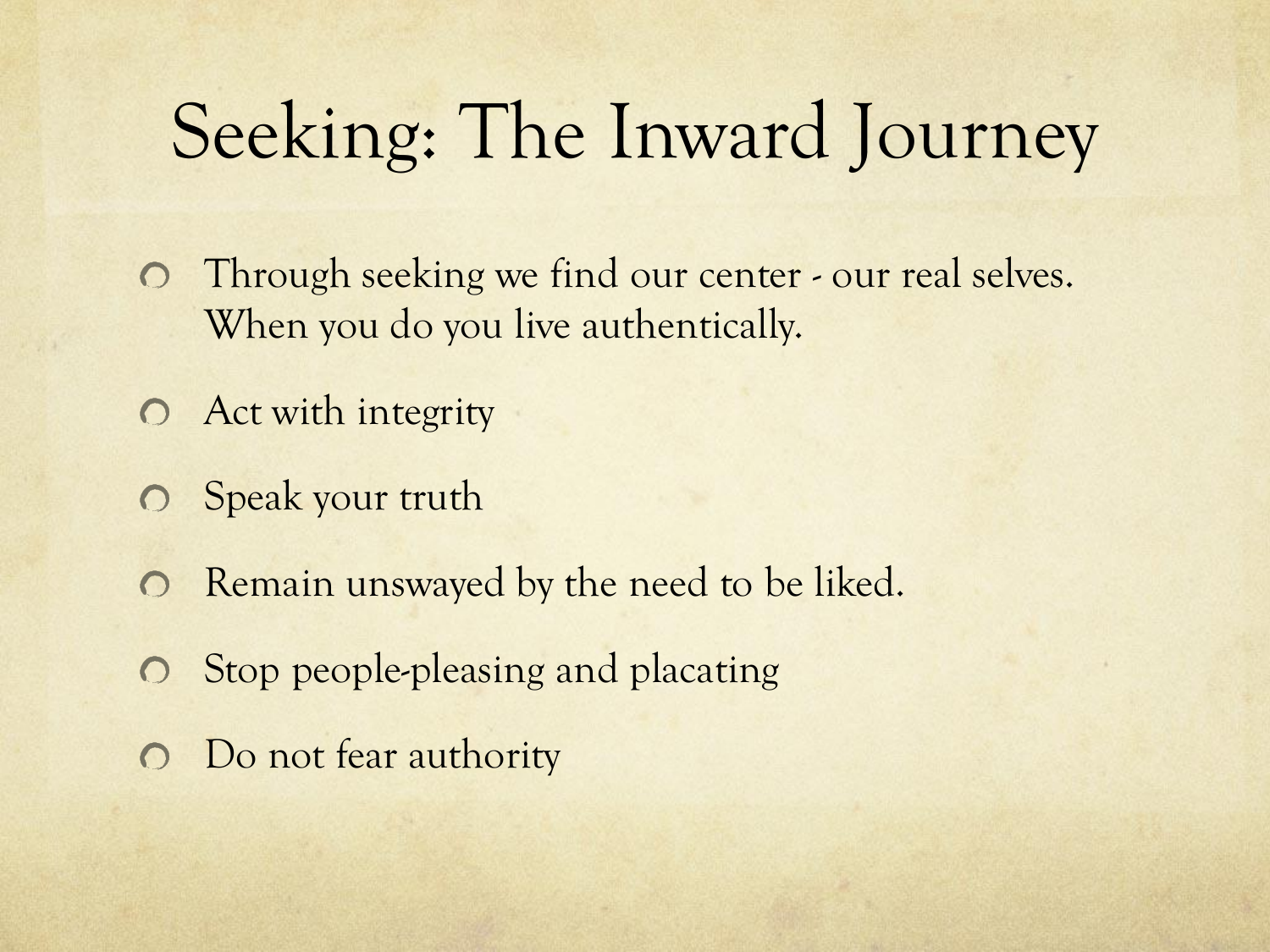## Seeking: The Inward Journey

- Protect your dignity and the dignity of others.  $\Omega$
- Remain self-reliant not dependent upon others  $\Omega$
- Practice tolerance  $\bigcirc$
- Become slow to anger and quick to forgive  $\bigcirc$
- Do not blind yourself with denial or self-deception  $\bigcirc$
- Aim to understand others as you understand yourself  $\bigcirc$
- Feel appreciation and gratitude for what God is doing  $\bigcirc$ through you